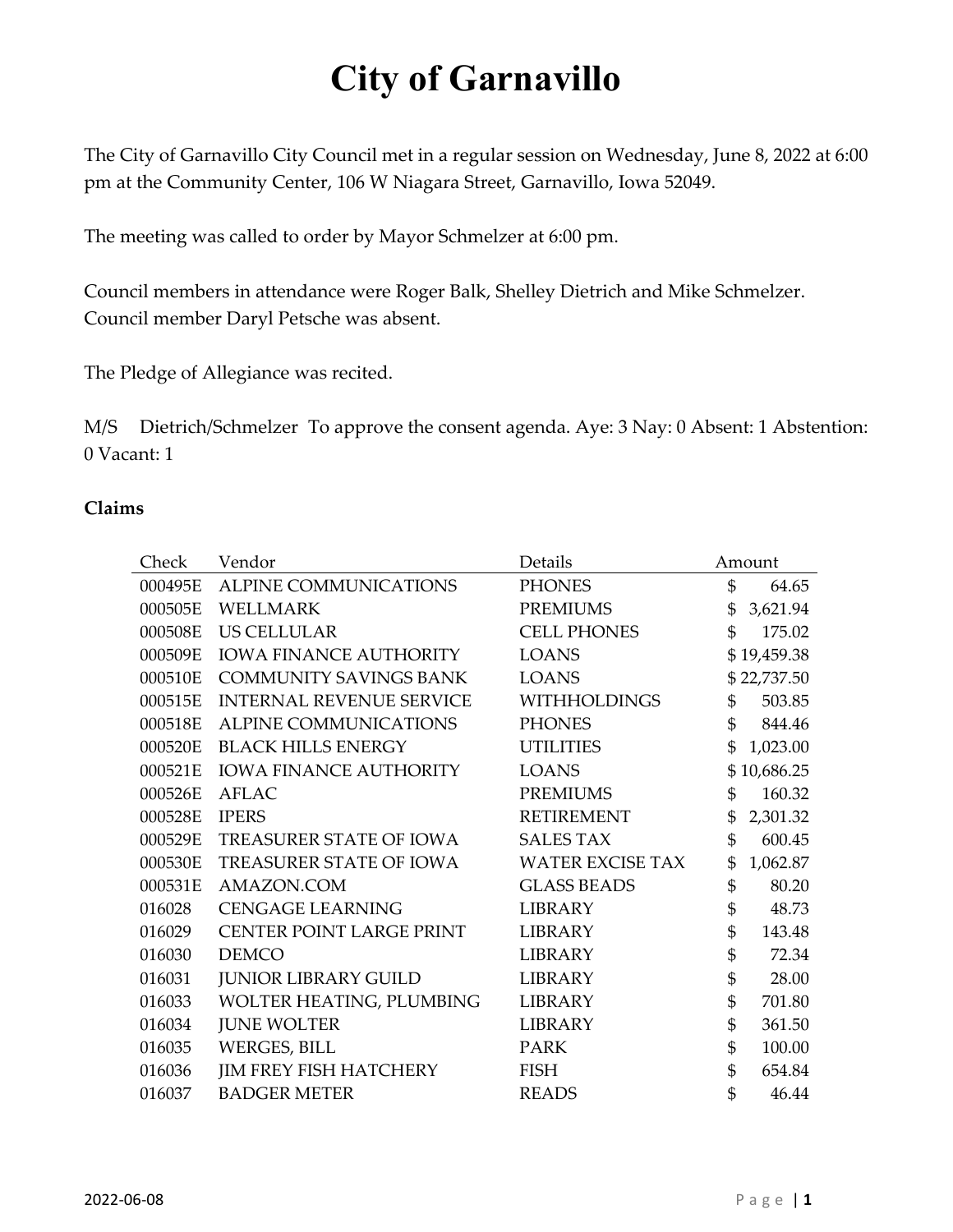| 016038 | <b>BANYON DATA SYSTEMS</b>       | <b>ANNUAL FEE</b>  | \$<br>1,680.00 |
|--------|----------------------------------|--------------------|----------------|
| 016039 | BODENSTEINER IMPLEMENT           | <b>EQUIPMENT</b>   | \$<br>65.82    |
| 016040 | <b>BROWN SUPPLY CO</b>           | <b>SUPPLIES</b>    | \$<br>65.00    |
|        | <b>CLAYTON COUNTY SECONDARY</b>  |                    |                |
| 016041 | <b>ROADS</b>                     | <b>PAINT</b>       | \$<br>198.00   |
| 016042 | <b>COMELEC SERVICES INC</b>      | <b>ROUTER</b>      | \$<br>10.00    |
|        | EUROFINS ENVIRONMENT             |                    |                |
| 016043 | <b>TESTING</b>                   | <b>TESTING</b>     | \$<br>403.20   |
| 016044 | <b>FASSBINDERS SMALL ENGINES</b> | <b>EQUIPMENT</b>   | \$<br>84.59    |
| 016045 | <b>FISK FARM &amp; HOME</b>      | <b>SUPPLIES</b>    | \$<br>820.95   |
| 016046 | <b>GARNAVILLO CEMETERY ASSOC</b> | PROP TAX           | \$<br>750.96   |
| 016047 | <b>GARNAVILLO MILL</b>           | <b>FLAGS</b>       | \$<br>129.20   |
| 016048 | <b>GUTTENBERG PRESS</b>          | <b>PUBS</b>        | \$<br>84.83    |
| 016049 | HAWKINS WATER TREATMENT          | <b>SUPPLIES</b>    | \$<br>314.59   |
| 016050 | <b>HOGAN HANSEN</b>              | <b>EXAM</b>        | \$<br>5,377.04 |
| 016051 | <b>IDNR WATER SUPPLY</b>         | <b>TESTING</b>     | \$<br>30.00    |
| 016052 | <b>IHDES</b>                     | <b>FUEL</b>        | \$<br>289.60   |
| 016053 | <b>IOWA ONE CALL</b>             | <b>LOCATES</b>     | \$<br>20.70    |
| 016054 | <b>IOWA PUMP WORKS</b>           | <b>SEWER</b>       | \$<br>3,061.25 |
| 016055 | <b>IOWA STATE UNIVERSITY</b>     | 2022 ACADEMY       | \$<br>195.00   |
| 016056 | KEYSTONE LABORATORIES INC        | <b>TESTING</b>     | \$<br>45.25    |
|        | KIRKWOOD COMMUNITY               |                    |                |
| 016057 | <b>COLLEGE</b>                   | <b>CONFERENCES</b> | \$<br>270.00   |
| 016058 | KLUESNER SANITATION LLC          | <b>TRASH</b>       | \$<br>4,892.89 |
| 016059 | MEUSER LUMBER-ELKADER            | <b>SUPPLIES</b>    | \$<br>8.67     |
| 016060 | MEUSER LUMBER-GUTTENBERG         | <b>SUPPLIES</b>    | \$<br>22.55    |
|        | MID-AMERICAN RESEARCH            |                    |                |
| 016061 | <b>CHEMICAL</b>                  | <b>SUPPLIES</b>    | \$<br>128.08   |
| 016062 | NANCYS COMPUTER SERVICE          | PD COMPUTER        | \$<br>188.99   |
| 016063 | <b>POSTMASTER</b>                | <b>POSTAGE</b>     | \$<br>54.00    |
| 016064 | RICOH USA INC                    | <b>COPIES</b>      | \$<br>142.68   |
| 016065 | SCHMITZ JANITORIAL SUPPLY        | <b>SUPPLIES</b>    | \$<br>246.80   |
| 016066 | <b>SHERWIN WILLIAMS</b>          | <b>PAINT</b>       | \$<br>557.80   |
| 016067 | WINDRIDGE IMPLEMENT              | <b>EQUIPMENT</b>   | \$<br>64.94    |
| 016068 | <b>ALLIANT ENERGY</b>            | <b>UTILITIES</b>   | \$<br>229.71   |
| 016069 | ALLEN VERNON & HOSKINS PLC       | <b>FEES</b>        | \$<br>3,409.11 |
| 016070 | <b>BROWN SUPPLY CO</b>           | <b>SUPPLIES</b>    | \$<br>218.00   |
| 016071 | <b>FASSBINDERS SMALL ENGINES</b> | <b>EQUIPMENT</b>   | \$<br>65.13    |
| 016072 | OFFICE OF AUDITOR OF STATE       | <b>EXAM</b>        | \$<br>175.00   |
| 016073 | THREE RIVERS FS CO               | <b>FUEL</b>        | \$<br>738.97   |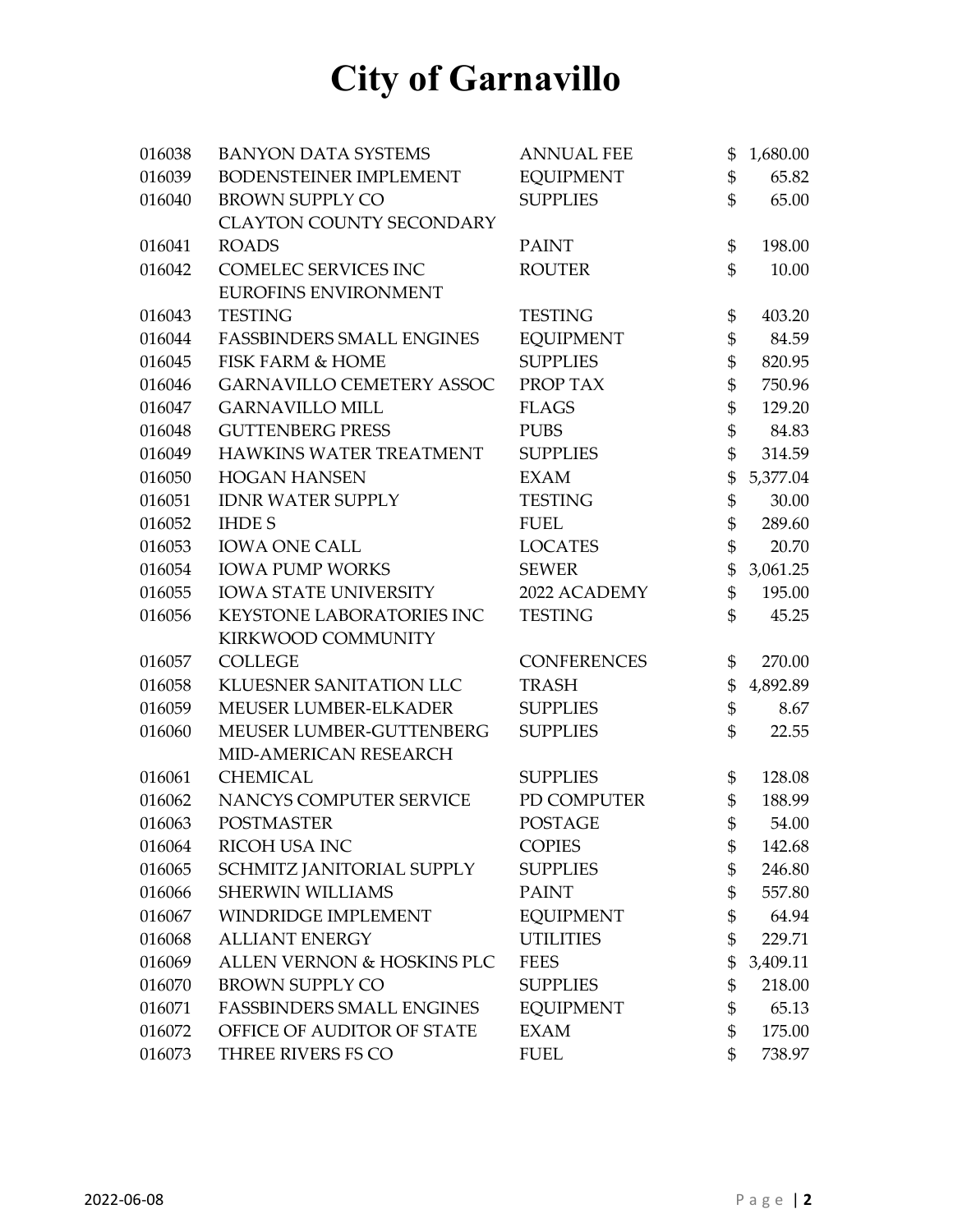### **Treasurer Report**

| <b>FY22 MAY Fund Balances</b> |       |           |    |            |              |                   |  |  |
|-------------------------------|-------|-----------|----|------------|--------------|-------------------|--|--|
| <b>ACCOUNT NAME</b>           | Debit |           |    | Credit     |              | <b>BALANCE</b>    |  |  |
| General Fund                  | \$    | 44,645.05 | \$ | 51,602.52  |              | \$(1,683,457.45)  |  |  |
| <b>RUT</b> Fund               | \$    | 5,464.97  | \$ | 8,763.62   | \$           | (150, 530.72)     |  |  |
| Employee Benefit Fund         | \$    | 3,009.03  | \$ | 1,659.45   | \$           | (27,072.62)       |  |  |
| <b>Emergency Fund</b>         | \$    |           | \$ | 414.67     | \$           | (11, 729.95)      |  |  |
| TIF Fund                      | \$    |           | \$ |            | \$           | 24,605.70         |  |  |
| Urban Renewal Fund            | \$    |           | \$ |            | \$           | (21, 144.72)      |  |  |
| Debt Service Fund             | \$    |           | \$ | 2,231.14   | \$           | (53, 189.80)      |  |  |
| Capital Project Fund          |       | 2,059.25  | \$ | 74.85      | \$           | 235,017.22        |  |  |
| Storm Water Utility Fund      | \$    |           | \$ | 1,229.09   | \$           | (89, 495.46)      |  |  |
| Water Fund                    | \$    | 9,153.47  | \$ | 19,869.18  | \$           | (503, 299.89)     |  |  |
| Water Sinking Fund            | \$    |           | \$ |            | $\mathbb{S}$ | 14,854.62         |  |  |
| Sewer Fund                    | \$    | 8,686.04  | \$ | 20,736.02  | \$           | (793, 153.05)     |  |  |
|                               | \$    | 73,017.81 | \$ | 106,580.54 |              | \$ (3,058,596.12) |  |  |

### **Citizen Comments**

Residents discussed the following items with the mayor & council: Radar Signs & Crosswalk issues.

Council Member Petsche arrived at 6:09 pm.

### **Old Business**

None

#### **New Business**

### FY23 Employee Wages

The council and mayor determined that they would like to have the annual reviews done before they approve any wage increases.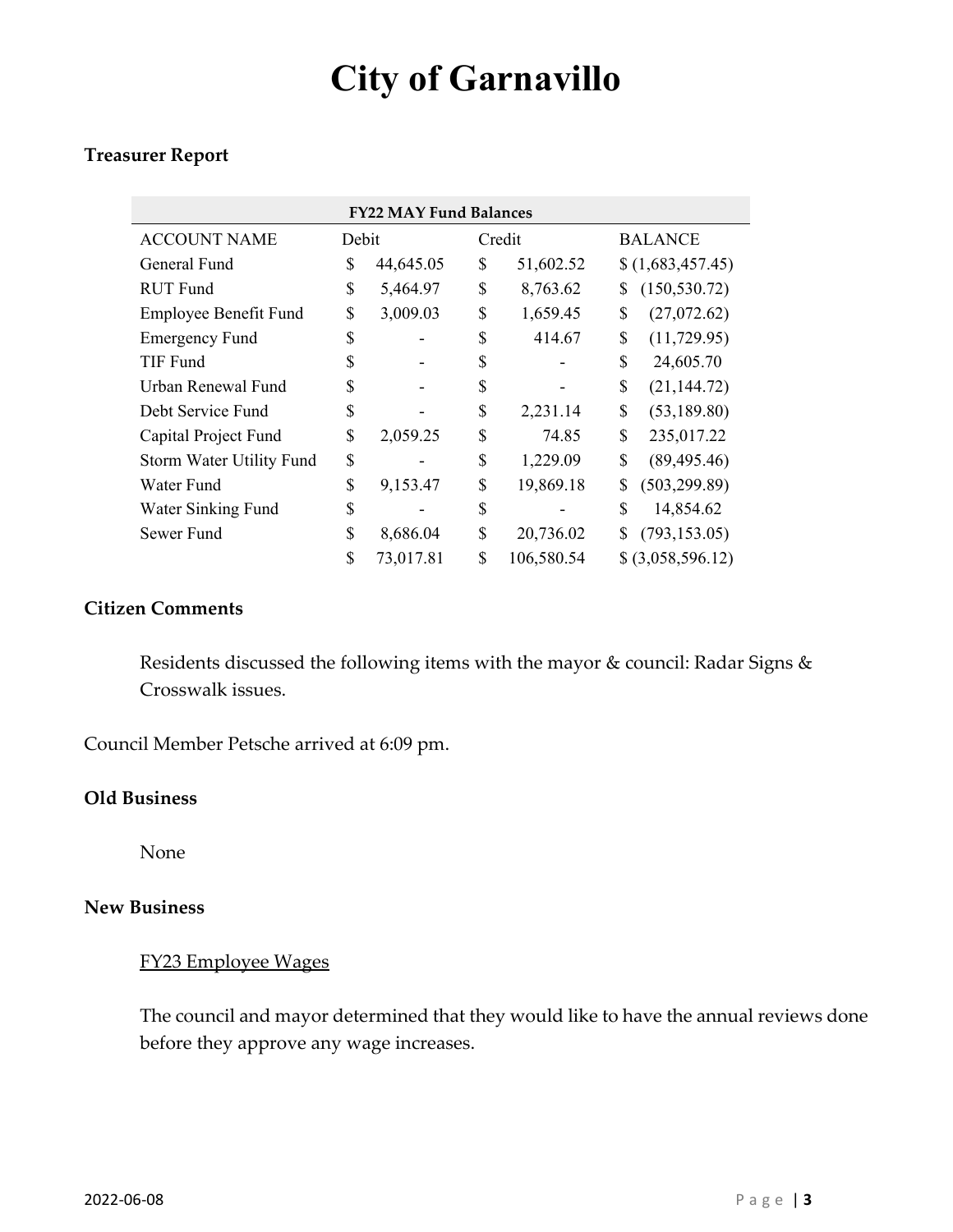M/S Petsche/Schmelzer To table the FY23 Employee Wages discussion until the next meeting. Aye: 4 Nay: 0 Absent: 0 Abstention: 0 Vacant: 1

### FY22 Fiscal Year End Transfers

City Administrator/Clerk Atkinson asked council to table until the next meeting so she can better calculate transfer amounts after all payments and deposits for FY22 are in.

M/S Petsche/Dietrich To table the final approval of FY22 Year End Transfers to the July meeting. Aye: 4 Nay: 0 Absent: 0 Abstention: 0 Vacant: 1

2022 Cash Management Exposure Limits, CSB

City Administrator/Clerk explained that the exposure limits need to approved annually and are set by the bank based on the account transactions.

M/S Schmelzer/Petsche To approve Resolution 2022-41 A resolution approving the 2022 Cash Management Exposure Limits for Community Savings Bank.

Roll Call

Aye: Schmelzer, Balk, Petsche, Dietrich Nay: None Absent: None Abstention: None Vacant: 1

**Community Center Door Replacement** 

City Administrator/Clerk Atkinson and Public Works Superintendent Schroyer explained that the east door handle is falling apart, PW has tried to repair it several times but it keeps falling apart and needs to be replaced.

M/S Balk/Petsche To approve Resolution 2022-42 A resolution approving the proposal from Dubuque Glass for the Community Center replacement door.

Roll Call

 Aye: Balk, Petsche, Dietrich, Schmelzer Nay: None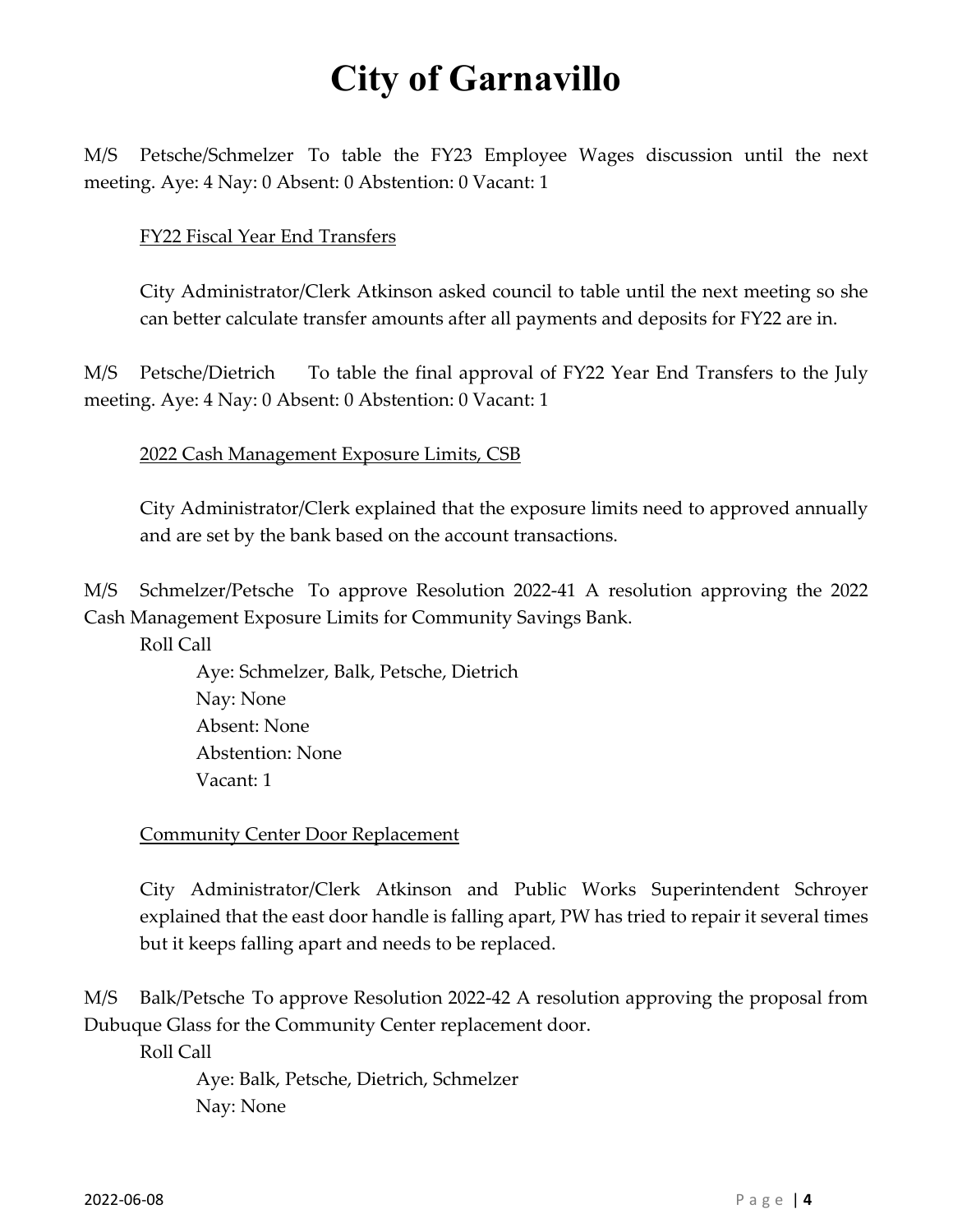Absent: None Abstention: None Vacant: 1

## Junior Firefighter Program Policy/Procedure

The mayor, council, Fire Chief Puelz and residents discussed the program and the benefits of it. They agreed to set the minimum age as 16, and discussed that the firemen will review it and determine if any additional changes to the proposed program policy/procedure.

M/S Petsche/Dietrich To approve Resolution 2022-43 A resolution approving the Junior Firefighter Program Policy/Procedures with discussed changes and the fireman's review.

Roll Call

 Aye: Petsche, Schmelzer, Balk, Dietrich Nay: None Absent: None Abstention: None Vacant: 1

## Police Department Ride-Along Program Policy/Procedure

The mayor, council and staff discussed the current suspended program and whether or not they should approve the program policy/procedure. There were concerns regarding the safety of the civilians who participate in the ride-along.

M/S Balk/(none) To approve Resolution 2022-44 A resolution approving the Police Department Ride-Along Program Policy/Procedure. The motion failed for a lack of a second.

M/S Petsche/Dietrich To table the discussion to the next meeting to allow for more research and discussion. Aye: 2 Nay: 2 Absent: 0 Abstention: 0 Vacant: 1

## CARES Funding

Council and staff discussed several options for the CARES Funding: GIS, Frye Water Main, Stormwater, Park Bathrooms and Sewer lift pumps.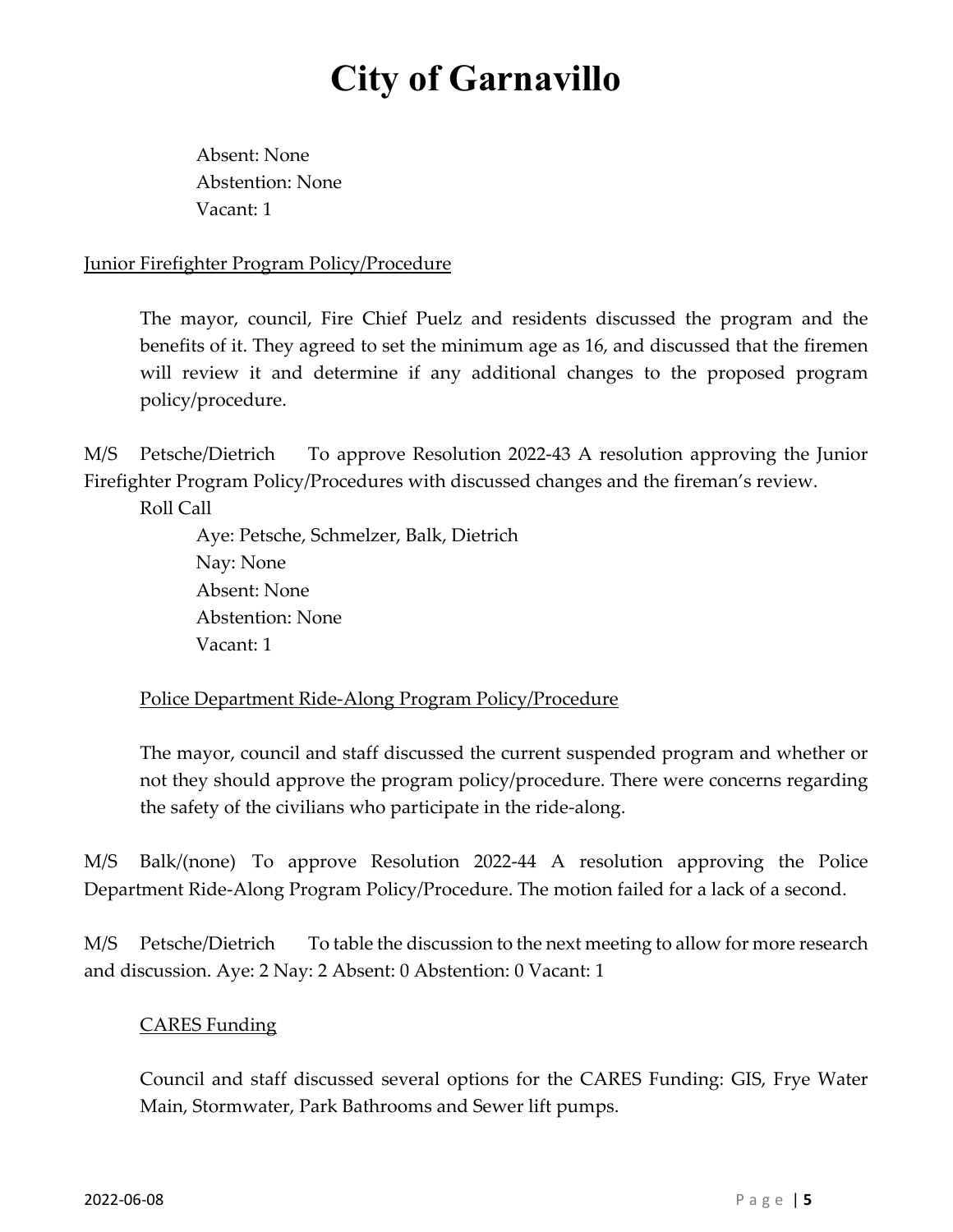### **Attorney Report**

#### Nuisance Properties

## Attorney Kruse provided council with an update on the current nuisance properties: Colsch – contempt of court paperwork completed Neylan – Kruse will send notice for an inspection.

#### **Department Reports**

Engineer Report: Fehr Graham Engineer Sam Ertl provided council with an update on the Industrial Road Improvement Project.

City Administrator/Clerk Report: Atkinson provided council a written report in their packet, there were no questions.

Public Works Report: PWS Schroyer provided council with updates: Industrial Road Improvement Projects, he will complete locates tomorrow. The waste water pump is down and has been sent for repairs. Daycare Addition has started. Tyler Andreae has passed the water treatment certification.

Police Department Report: Chief Hoyheim reported that the speed sign is broken and is being sent back to the company who said they will send a new one.

#### **Council Comments**

Council Member Balk asked about vacant property around the waste water treatment plane, he stated that Stade may be interested. PWS Schroyer and City Administrator/Clerk Atkinson explained that we will need to contact the engineer to determine if the city will need the ground for future plant expansion.